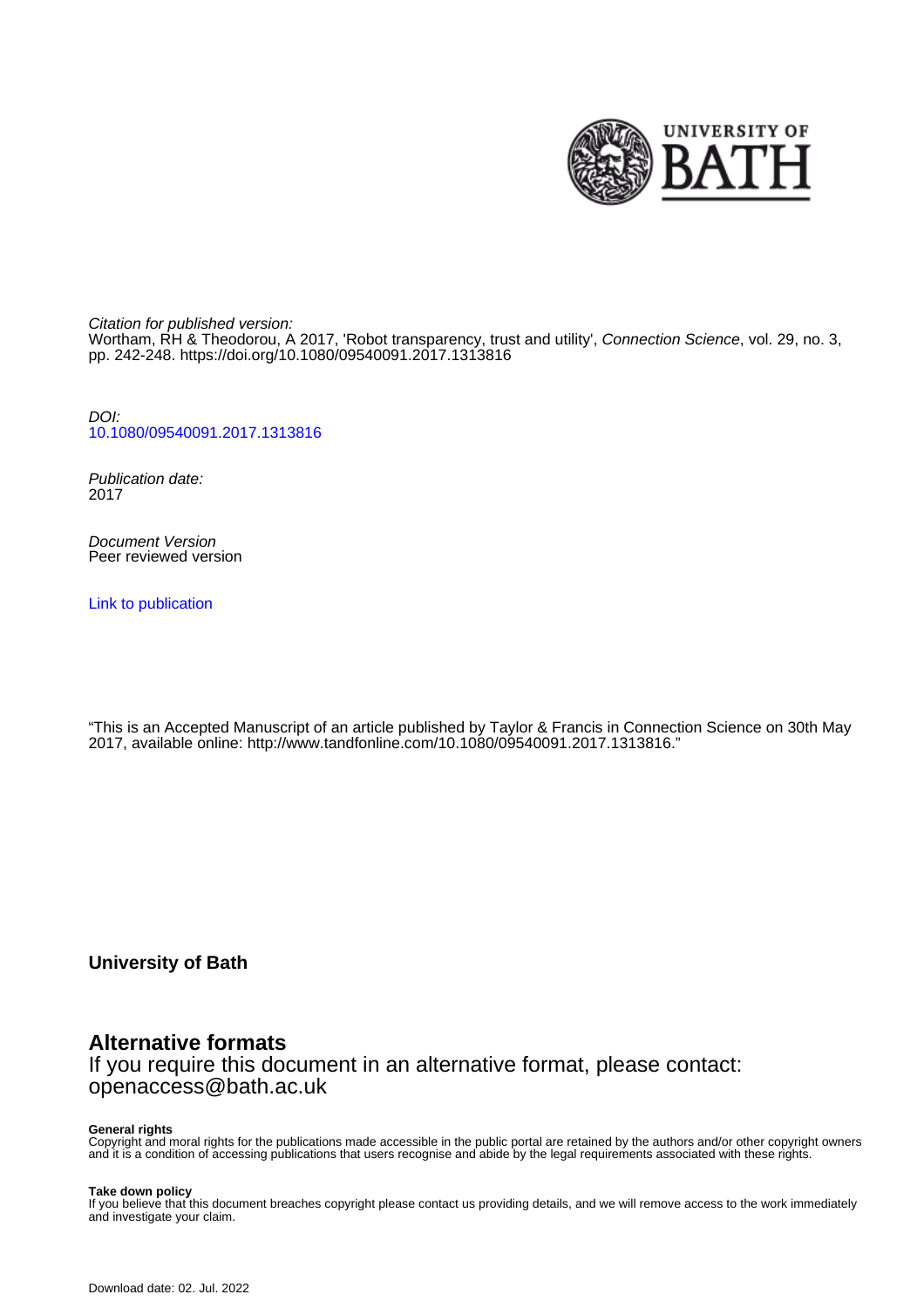To appear in Connection Science Vol. 00, No. 00, January 2017, 1–7

# Robot Transparency, Trust and Utility

Robert H. Wortham<sup>a∗</sup> and Andreas Theodorou<sup>a</sup>

<sup>a</sup> Department of Computer Science, University of Bath, Bath, UK

(v1.1 released January 2017)

As robot reasoning becomes more complex, debugging becomes increasingly hard based solely on observable behaviour, even for robot designers and technical specialists. Similarly, nonspecialist users have difficulty creating useful mental models of robot reasoning from observations of robot behaviour. The EPSRC Principles of Robotics mandate that our artefacts should be transparent, but what does this mean in practice, and how does transparency affect both trust and utility? We investigate this relationship in the literature and find it to be complex, particularly in non industrial environments where, depending on the application and purpose of the robot, transparency may have a wider range of effects on trust and utility. We outline our programme of research to support our assertion that it is nevertheless possible to create transparent agents that are emotionally engaging despite having a transparent machine nature.

Keywords: EPOR, transparency, agents, ethics, roboethics, robotics

#### Index to information contained in this article

1. Introduction

- 2. Theory of mind, trust and transparency
- 2.1. Anthropomorphism and mental models of robots
- 3. Companions or tools: A false dichotomy?
- 4. Research programme
- 5. Summary and recommendations

## 1. INTRODUCTION

The EPSRC Principles of Robotics include a specific reference to transparency: "Robots are manufactured artefacts. They should not be designed in a deceptive way to exploit vulnerable users; instead their machine nature should be transparent." (Boden et al., 2011). This initially appears to be a straightforward normative assertion, drawing on the commonly held idea that agents should not be deceptive, since deception generally leads to exploitation. This paper considers whether in fact transparency is really such a simple idea, and also whether making certain types of agents transparent reduces their utility. In considering this question, we must also address the relationship between transparency and trust.

In this paper, we use the term *agent* to mean an autonomous intelligent entity that acts in some world. We use the term *robot* as a subclass of agent, and mean it to be an

<sup>∗</sup>Corresponding author. Email: r.h.wortham@bath.ac.uk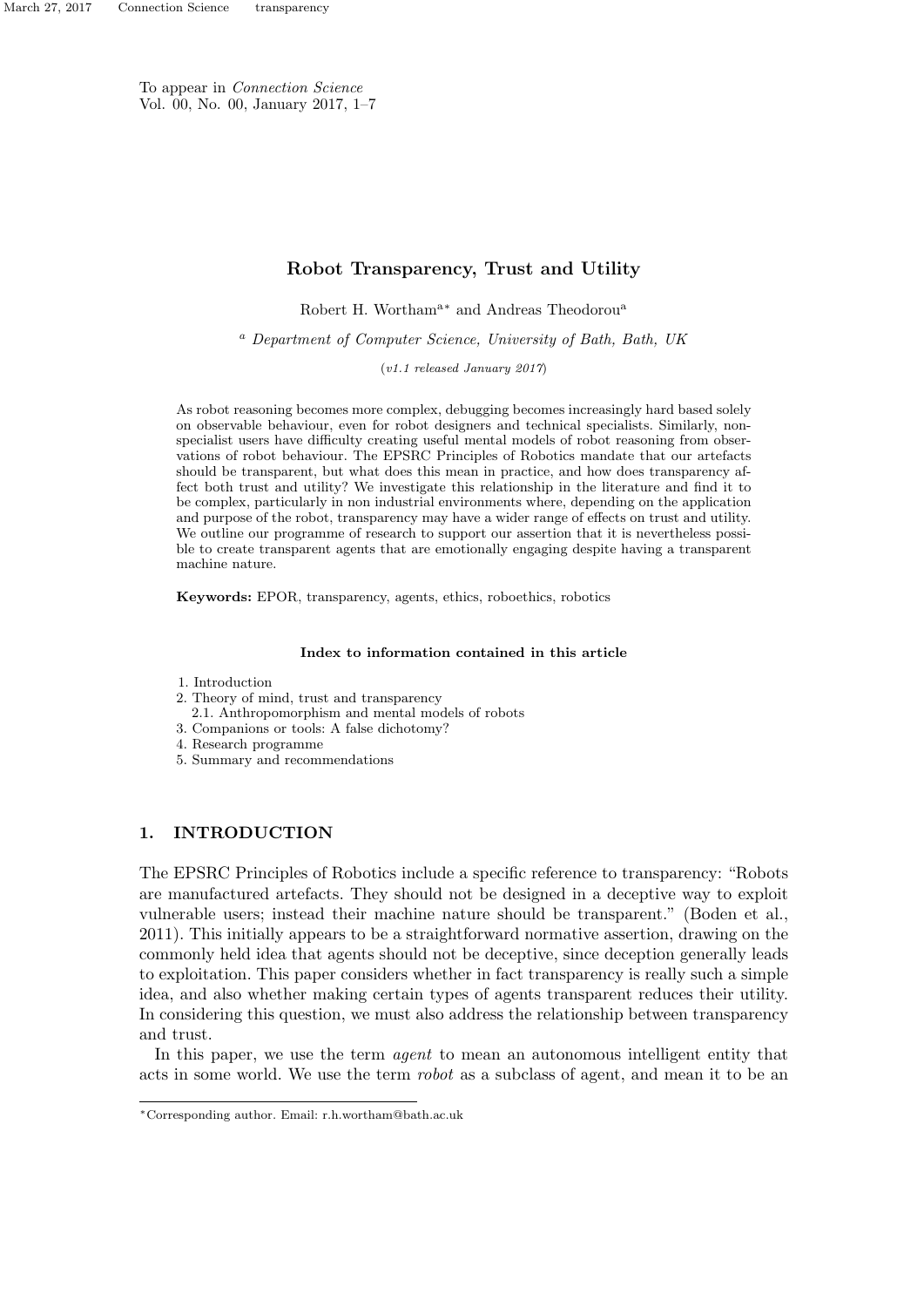artefact that operates in the physical world.

What does it mean to trust a robot? We might initially simply assert that if a robot is more transparent, then we are able to trust it more, and therefore its utility increases. Here, we are using transparency to mean the extent to which the internal state and decision making processes of a robot are accessible to the user. We could also argue that trust is only required when a robot is not fully transparent, and therefore that increased transparency reduces the need for trust (Bryson & Rauwolf, 2017).

In the case of companion robots, trust is an important component of the purpose of the robot. The user must trust the robot in order to consider it a worthy companion. Thus, if the utility of a robot is measured by the degree to which it is trusted, then increasing transparency may reduce that utility.

So, we start to see that there is a complex relationship between the ideas of utility, transparency and trust. This relationship will depend on the purpose of the robot. In this paper we review the literature relating to transparency and trust, and we also describe ongoing practical research to investigate the proposal that it is indeed possible build an emotionally engaging yet transparent robot.

#### 2. THEORY OF MIND, TRUST AND TRANSPARENCY

Although we may presuppose that communication between animals, and particularly between humans must be complex, in fact natural communication systems tend to exploit relatively simple and minimal signals, the meaning of which derives from extensive models (Wortham  $\&$  Bryson, 2016) — that is to say, pre-existing shared paradigms and semantic relationships. In other words, evolution, or a shared phylogenetic history, provides adequate priors such that minimal data is required to communicate context.

Although some would argue otherwise (Gallagher, 2006), it is generally agreed that effective interaction, whether coercion or co-operation, relies on each party having some theory-of-mind (ToM) of the other (Saxe, Schulz, & Jiang, 2006). Individual actions and composite behaviours are thus interpreted within a pre-existing ToM framework. Whether that ToM is accurate is unimportant, provided that it is predictive in terms of behaviour.

The robot's transparency model does not define the ToM employed by the human user, but it is the transparency model that we can directly adjust and this is therefore the focus of this paper.

It is well known that observable behaviour can communicate the internal mental states of the individual. Breazeal, Kidd, Thomaz, Hoffman, and Berlin (2005) found that implicit non-verbal communication improves transparency over that of only deliberate nonverbal communication. Here, implicit is defined as conveying information inherent in behaviour but which is not deliberately communicated by the robot designer. People have strong expectations for how implicit and explicit non-verbal cues map to mental states.

Breazeal et al. also found that transparency reduces conflict when errors occur, particularly when a joint task is being attempted. Reduced conflict implies that when an error occurs during task execution, recovery is still possible with less apportionment of blame. Breazeal et al. term this reduced conflict robustness, and this robustness is one effective measure of utility.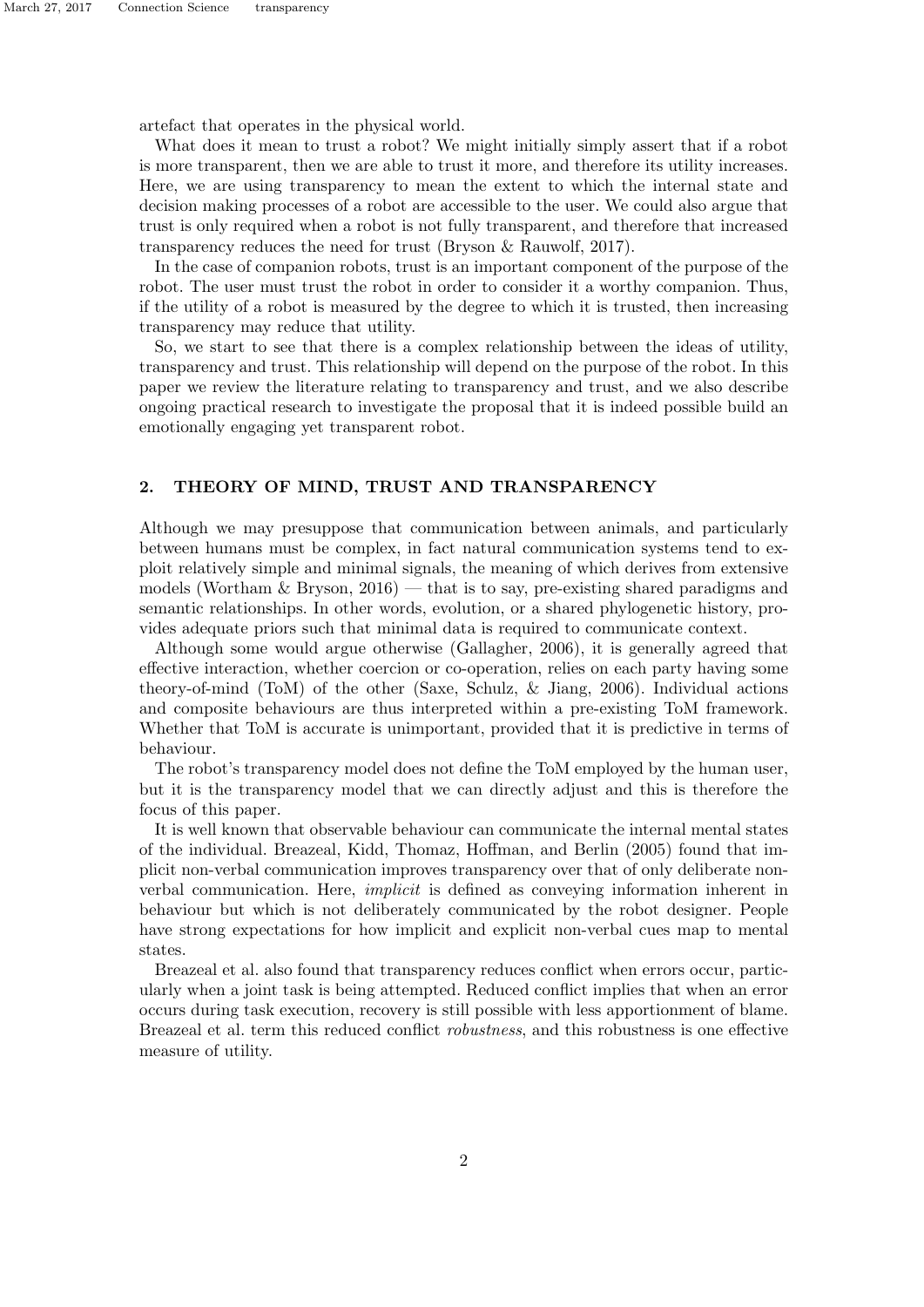### 2.1. Anthropomorphism and Mental Models of Robots

Humans have a strong predisposition to anthropomorphise not only nature, but anything around them (Dautenhahn, 2007). The Social Brain Hypothesis (Dunbar, 1998) may explain this phenomenon, however humans do not treat robots identically to humans, for example with respect to moral standing (Kahn, Ishiguro, Friedman, & Kanda, 2006). Although there is significant debate about the ontology of robot minds versus human minds, what is of more practical importance is how robot minds are understood psychologically by humans, i.e. what is the perceived, rather than actual, ontology.

Stubbs, Hinds, and Wettergreen (2007) consider it essential to form a mental model of robots in order to build common ground — which we might also interpret as the basis for human trust. Stubbs et al. also found that this common ground can be effectively established via an interactive dialogue with the robot. Although this study primarily considered remote robots working in an industrial or exploratory setting, rather than robots operating in domestic environments, we should take note of the importance of dialogue in establishing trust. Indeed Mueller (2016) sees *dialoque* as one of the three main characteristics of transparent computers, the others being explanation and learning.

Meerbeek, Hoonhout, Bingley, and Terken (2006) investigates the relationship between a robot's perceived personality and the level to which the user feels in control during the interaction. In order to be believable, Meerbeek et al. found that the personality expression should be linked to an internal model that deals with the behaviour (e.g. decision making) based on personality and emotion. More expressive, informal behaviour is associated with a higher perception of user control.

Non-specialist humans either have little ToM for robots, or may have a model based on contemporary science fiction, and therefore interpret behaviours using a default other *agent theory*, which assumes the agent to share human-like motivations. This can be understood in evolutionary terms through our ancestors' need to rapidly categorise proximal activity as either neutral (the rustling of leaves in the wind), friendly (the approach of a tribe member) or hostile (the approach of a predator or foe). When sensory information is uncertain, in an environment where one is frequently the prey, not the predator, then evolving a bias towards an assumption of both agency and hostility is selective for individual longevity. Even in our technological environments we often experience fake agency, such as robotic dialing of sales calls, automated twitter postings and auto-generated, personalised spam emails. These are complex matters and require further research, particularly to investigate how folk psychology and science fiction affect the ToM humans use to interpret robot behaviour.

In a study conducted in 2006 in a community hospital in the USA, the nursing staff were constantly searching for reasons why the robots acted as they did. They would ask themselves and others, "What is going on here? Is the robot supposed to do this or did I do something wrong?". This research asserts that low levels of transparency led people to question even the normal behaviours of the robot, sometimes even leading people to think of correct behaviours as errors (Kim & Hinds, 2006).

Hancock et al. (2011) assert that if we cannot trust our robots, we will not be able to benefit from them effectively. However, given that we happily interact in society with others whom we do not completely trust, and increasingly we interact with computers knowing that their recommendations maybe faulty, it may be that Hancock et al. are over simplifying for the general case. Perhaps what is more important is that humans are able to correctly calibrate their level of trust appropriately (Dzindolet, Peterson, Pomranky, Pierce, & Beck, 2003).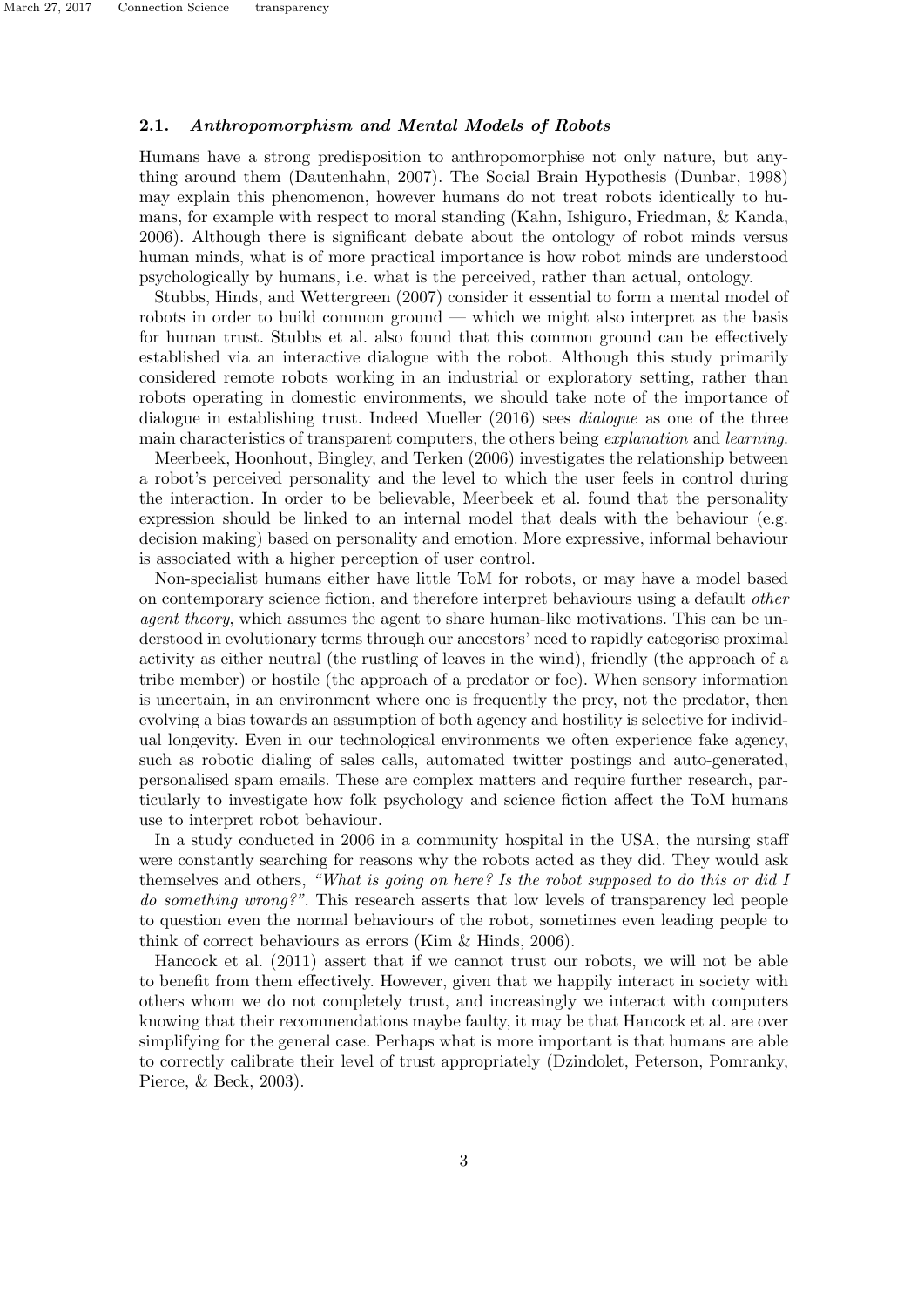### 3. COMPANIONS OR TOOLS: A FALSE DICHOTOMY?

Principle One of the Principles of Robotics asserts that robots are tools. Within industrial and engineering environments this is fairly clear, in the sense that a human uses the robot to complete a technical task. The designer and user of the robot share the goal of the robot: to complete the task. However, within domestic and healthcare environments, robots may have rather a different relationship with those they interact with. They may be intended to provide companionship and simultaneous covert monitoring of patient well-being. They may be tools for the healthcare professional, but for the patient they are companions. In such an environment the utility may be negatively affected by increased transparency.

Our sense of companionship is related to the measure of agency we project onto the robot. If we are able to understand the workings of the intelligence does it inherently appear to become less intelligent in the folk sense, such that we then project less agency, and as a result experience less benefit from the robot? We might compare this with television. We know it has no agency, but its presence in the corner of our sitting room does provide companion like benefits. Maybe this has to do with the conscious suspension of disbelief, or maybe we have an unconscious agency detector which is more easily fooled by technology.

Common-sense notions of intelligence are conflated with folk psychology ideas of agency and also of living. Things that are intelligent are alive, in the sense that they have their own beliefs, desires and intentions that we understand are fundamentally self serving, or selfish. We implicitly recognise selfishness as a fundamental characteristic of all life (Dawkins, 1976). If such a selfish agent engages with us then it considers us to be important in the pursuit of these selfish objectives. Such agents are worthy of becoming our companions because they ascribe true value in their relationship with us, and this increases our value in society.

Conversely, agents who have no self-serving agency are not worthy of our attention because they convey no social value. Perhaps therefore, artificial agents whose sole purpose is companionship and are truly transparent in this respect are thus disqualified from being worthy companions. In some situations robot transparency may therefore be at odds with utility, and more generally it may be orthogonal rather than beneficial to the successful use of the robot.

This argument is at present merely hypothesis; the processes leading to a robot achieving companion status need to be more thoroughly understood. Whilst we may invent scenarios and continue to discuss the theoretical and philosophical interplay between transparency, trust and utility, as scientists we await the outcome of our experiments.

#### 4. RESEARCH PROGRAMME

We are beginning a programme of practical research to investigate the transparency, trust, utility triangle. Initially using the non-humanoid R5 robot, we are conducting experiments to determine the effect of various types of robot transparency on mental models formed by humans. We are also interested in the consequential effect on human emotional response. At the heart of our experiments we are using reactive planning techniques to build autonomous agents. We have developed the Instinct reactive planner (Wortham, Gaudl, & Bryson, 2016) based on Bryson's POSH (Parallel Ordered Slipstack Hierarchy) reactive planner and Behaviour Oriented Design (BOD) approach (Bryson, 2001). A POSH plan consists of a Drive Collection containing one or more Drives. Each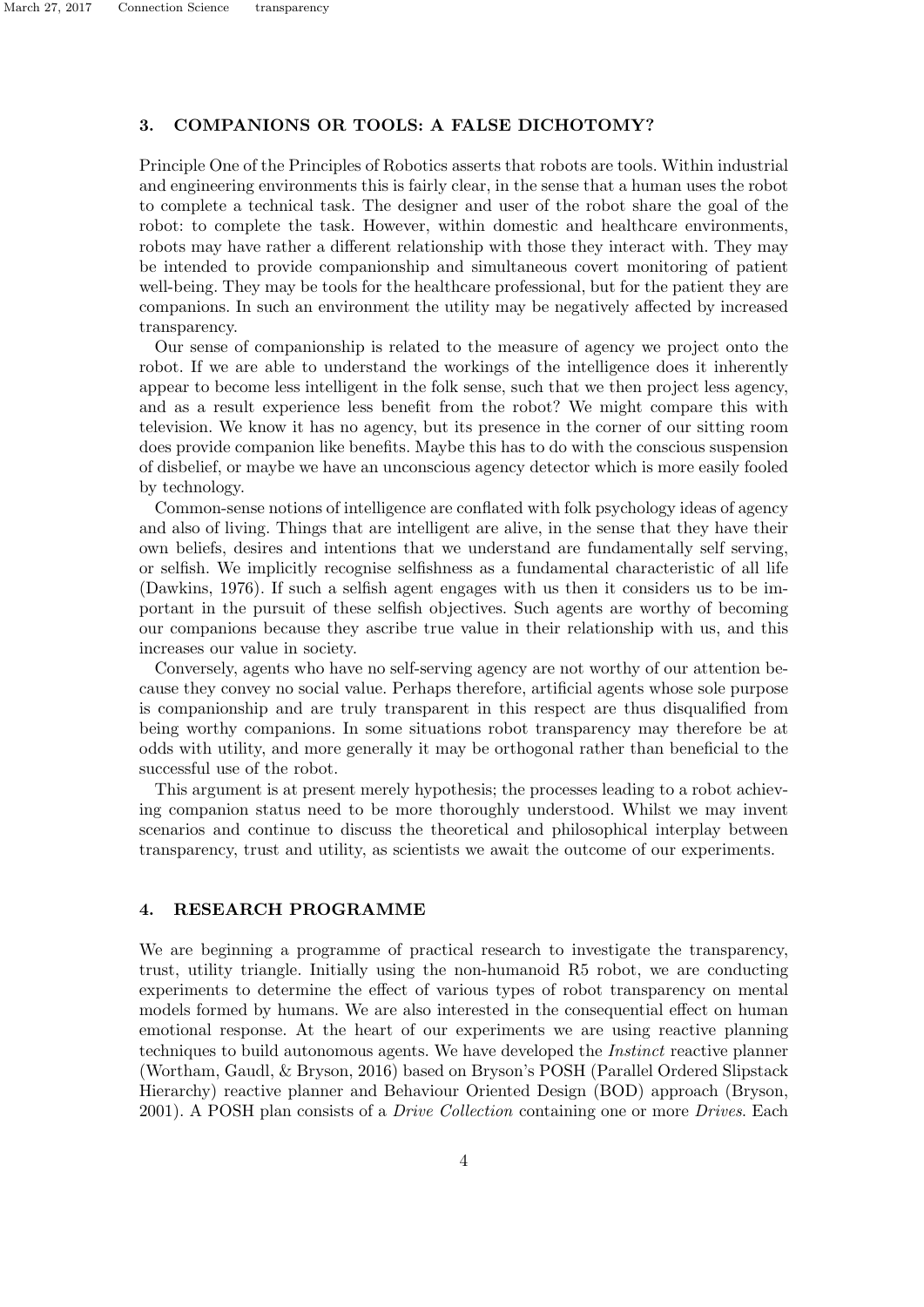Drive has a priority and a releaser. When the Drive is released as a result of sensory input, a hierarchical plan of Competences, Action Patterns and Actions follows. The Instinct Planner reports the execution and status of every plan element in real time, allowing us to implicitly capture the reasoning process within the robot that gives rise to its behaviour. Our experiments will investigate and demonstrate how this transparency data from the planner can be used to make the behaviour of a robot more understandable. Initially we are primarily interested in making the behaviour transparent for a robot designer, since robots with complex plans are typically very hard to design and debug. However, these initial experiments may also improve transparency for non-specialist observers.

We will subsequently investigate how we can harness the transparency mechanism embedded with the Instinct Planner to produce a more effective domestic robot. The research will investigate whether transparency makes people feel more or less bonded to their robot, and whether they are more or less able to accurately assess the needs of the robot, as it works to achieve its goals.

It is anticipated that these trials should take place within a domestic or near-domestic environment, such as a retirement home. We must gain feedback from non-specialist observers/users about the qualitative level of intelligence of the robot, and also about how comfortable they would be to have such a device in their home environment. The research will attempt to assess initial levels of fear, anxiety, mistrust of AI and robots in general, and of domestic robots in particular. Having established a reference position, transparency of the robot must be enabled by providing feedback to the user based on the real time execution within the reactive planner. The methods we currently envisage are:

- Real-time presentation of textual statements relating to plan execution.
- Graphical real-time visualisation of plan execution.
- Audio (i.e. verbal) statements relating to robot plan execution.

For each of these methods the transparency information could either be presented on/from a remote device, or on/from the robot itself. There are thus six possible combinations. Of course additional transparency fusion, such as audio combined with graphical, could also be tested based on the success or failure of initial experimental results.

As the literature indicates that dialogue is important in establishing trust, this research should give some consideration to the possibility of accepting speech input, albeit restricted to simple commands, as a means for users to inquire of the robot what it is doing, and to have the robot respond appropriately.

### 5. SUMMARY AND RECOMMENDATIONS

We have seen that unpacking transparency and trust is complex, but can be partly understood by looking at how humans come to understand and subsequently trust one another, and how they overcome evolutionary fears in order to trust other agents, through implicit non-verbal communication. Unacceptable levels of anxiety, fear and mistrust will result in an emotional and cognitive response to reject robots.

Finally, there may be applications where transparency is at odds with utility. Our ongoing programme of research is intended to validate our hypothesis that we can indeed create transparent robots that are nevertheless emotionally engaging and useful tools across a wide range of domestic and near-domestic environments. Meanwhile, there remains a great of work to be done to unpack the relationship between transparency, utility and trust.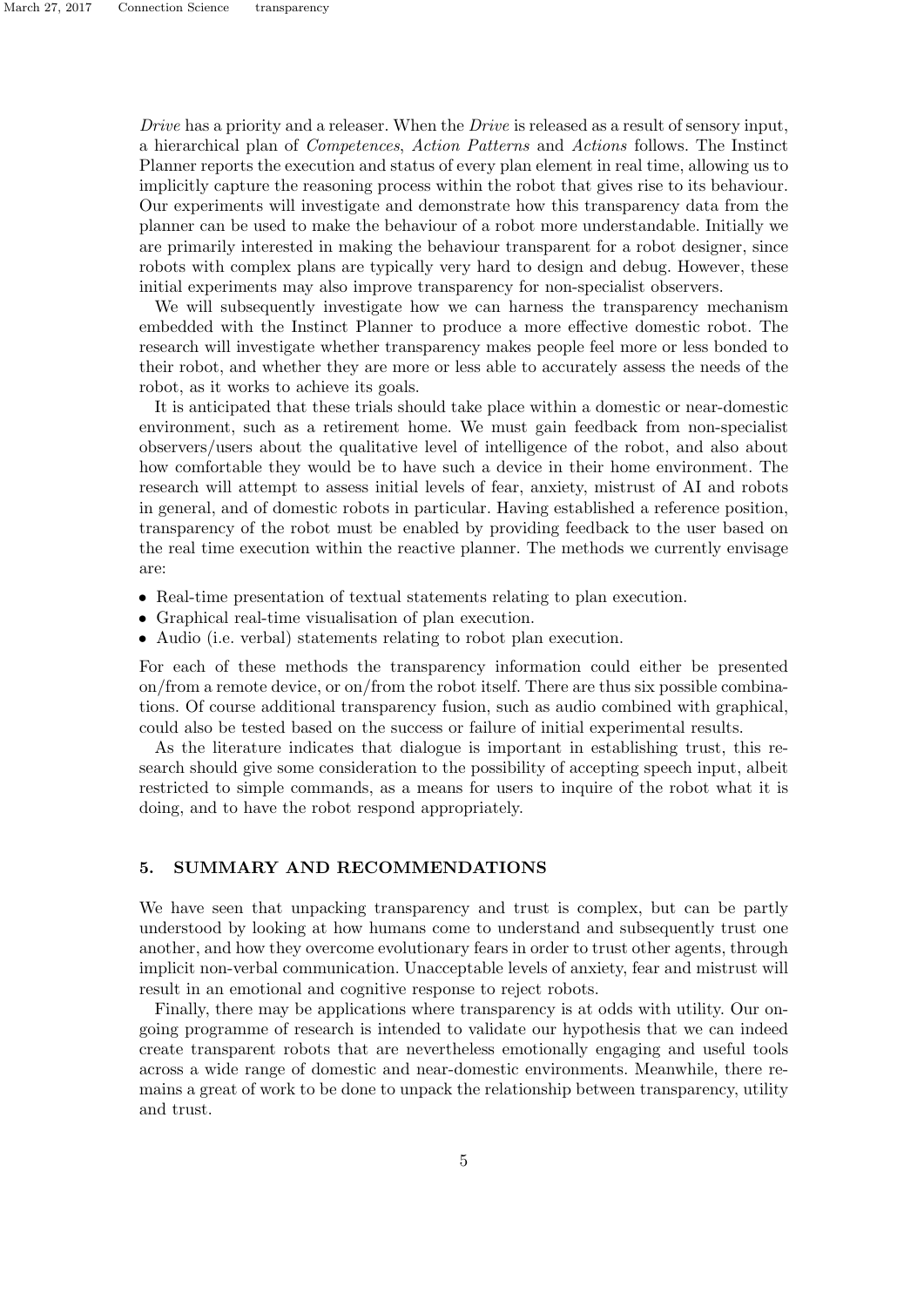#### References

- Boden, M., Bryson, J., Caldwell, D., Dautenhahn, K., Edwards, L., Kember, S., . . . Winfield, A. (2011, April). Principles of robotics. The United Kingdom's Engineering and Physical Sciences Research Council (EPSRC). (web publication)
- Breazeal, C., Kidd, C., Thomaz, A., Hoffman, G., & Berlin, M. (2005). Effects of nonverbal communication on efficiency and robustness in humanrobot teamwork. In 2005 ieee/rsj international conference on intelligent robots and systems (pp. 708–713). Alberta, Canada: Ieee. Retrieved from http://ieeexplore.ieee.org/lpdocs/epic03/wrapper.htm?arnumber=1545011
- Bryson, J. J. (2001). Intelligence by Design: Principles of Modularity and Coordination for Engineering Complex Adaptive Agents (Doctoral dissertation, MIT). Retrieved from ftp://ll1.ai.mit.edu/people/joanna/phd-tr.pdf
- Bryson, J. J., & Rauwolf, P. (2017). Trust, Communication, and Inequality. In The 38th annual meeting of the cognitive science society. Philadelphia, USA.
- Dautenhahn, K. (2007). Methodology  $&$  themes of human-robot interaction: A growing research field. International Journal of Advanced Robotic Systems, 4 (1 SPEC. ISS.), 103–108.
- Dawkins, R. (1976). The Selfish Gene. Oxford University Press.
- Dunbar, R. I. M. (1998). The Social Brain Hypothesis. Evolutionary Anthropology, 178–190.
- Dzindolet, M. T., Peterson, S. A., Pomranky, R. A., Pierce, L. G., & Beck, H. P. (2003). The role of trust in automation reliance. International Journal of Human Computer Studies, 58(6), 697–718.
- Gallagher, S. (2006). The narrative alternative to theory of mind. In R. Menary (Ed.), Radical enactivism: Intentionality, phenomenology, and narrative (pp. 223–229). Amsterdam: John Benjamins. Retrieved from http://www.researchgate.net/
- Hancock, P. a., Billings, D. R., Schaefer, K. E., Chen, J. Y. C., de Visser, E. J., & Parasuraman, R. (2011). A Meta-Analysis of Factors Affecting Trust in Human-Robot Interaction. Human Factors: The Journal of the Human Factors and Ergonomics  $Society, 53(5), 517-527.$
- Kahn, P. H., Ishiguro, H., Friedman, B., & Kanda, T. (2006). What is a human? Toward psychological benchmarks in the field of human-robot interaction. Proceedings - IEEE International Workshop on Robot and Human Interactive Communication, 3 , 364–371.
- Kim, T., & Hinds, P. (2006). Who should I blame? Effects of autonomy and transparency on attributions in human-robot interaction. Proceedings - IEEE International Workshop on Robot and Human Interactive Communication, 80–85. doi:
- Meerbeek, B., Hoonhout, J., Bingley, P., & Terken, J. (2006). Investigating the relationship between the personality of a robotic TV assistant and the level of user control. Proceedings - IEEE International Workshop on Robot and Human Interactive Communication, 404–410. Retrieved from http://ieeexplore.ieee.org/xpls/abs all.jsp?arnumber=4107841
- Mueller, E. T. (2016). Transparent Computers: Designing Understandable Intelligent Systems. San Bernardino, CA: Erik T. Mueller.
- Saxe, R., Schulz, L. E., & Jiang, Y. V. (2006, jan). Reading minds versus following rules: dissociating theory of mind and executive control in the brain. Social neuroscience, 1(3-4), 284–98. Retrieved from http://www.ncbi.nlm.nih.gov/pubmed/18633794